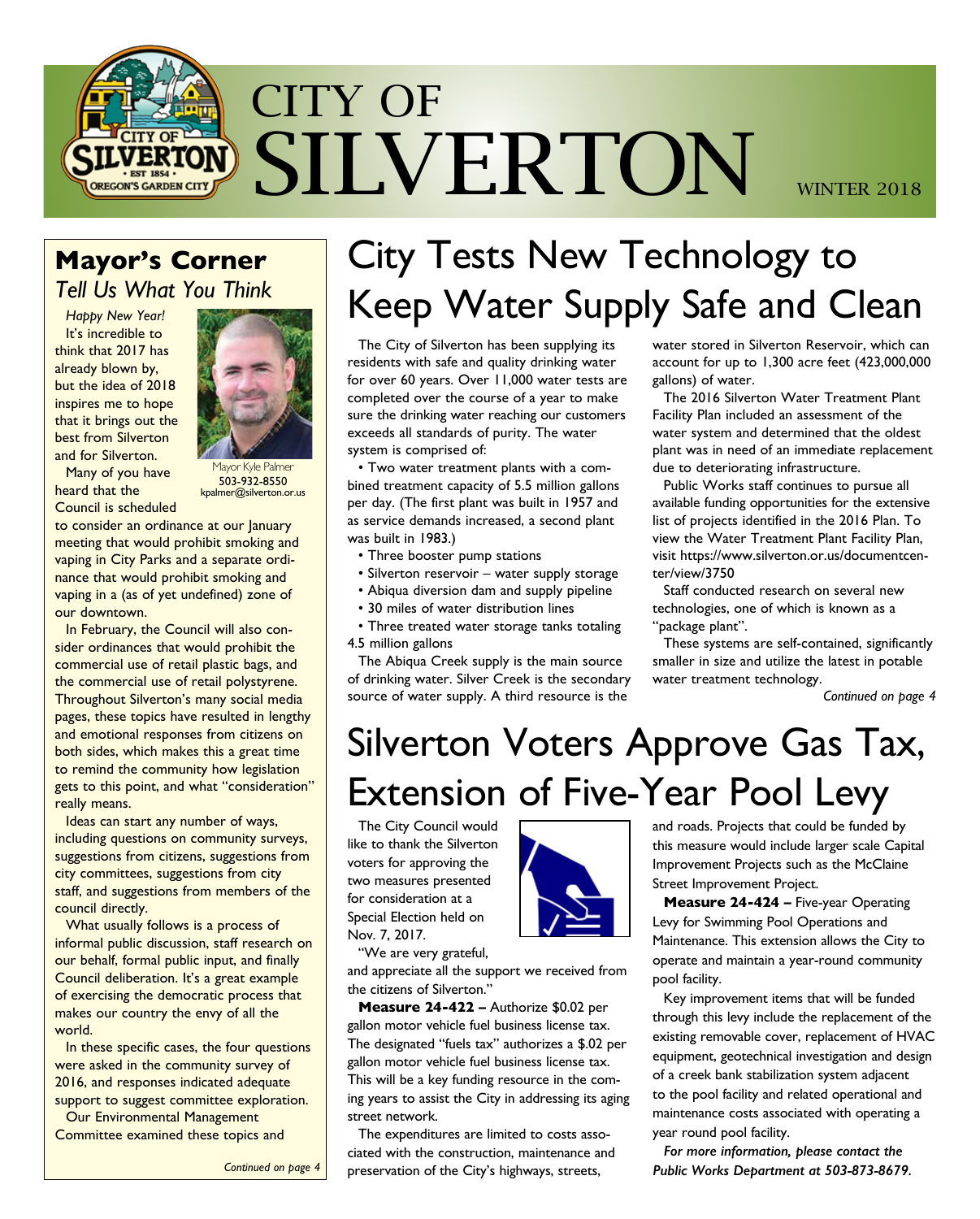# *City Welcomes New Police Officer*

Silverton's newest police officer is Charles Carlin.

Officer Carlin began work with the City of Silverton Police Department on Nov. 14, 2017.

He is currently in field training and riding with another officer. In January Officer Carlin will be attending the 16 week DPSST (Department of Public Safety Standard Training) Academy Training in Salem.

Officer Carlin has a Bachelor's Degree from Oregon State University. He currently serves in the Oregon National Guard in the Infantry as a Squad Leader. He has completed deployments to Afghanistan and Iraq.

Prior to working in Silverton, Officer Carlin worked as a Corrections Deputy for Marion County Sheriff's Office. Officer Carlin has additional experience working for Benton County Sheriff's Office where he was a Reserve Deputy Sheriff and worked Marine Patrol. We are glad to have Officer Carlin as part of our team and feel he will be a great fit for Silverton!



*Officer Charles Carlin*

### **City of Silverton Prohibits Intentional Feeding of Deer**

The City of Silverton adopted Ordinance No. 17-13 on Nov. 6, 2017, prohibiting the intentional feeding of deer.

• A person commits an offense if the person intentionally feeds deer or makes food available for consumption by deer on private or public property within the limits of the city.

• A person shall be presumed to have intentionally fed deer, or made food available for consumption by deer, if the person places food, or causes food to be placed, on the ground outdoors or on any outdoor platform that stands fewer than five feet above the ground.

• The Definition of "Food" means corn, fruit, oats, hay, wheat, alfalfa, salt blocks, grain, vegetables and commercially sold wildlife feed, birdseed or livestock feed, but excludes shrubs, live crops, plants, flowers, vegetation, gardens, trees and fruit or nuts that have fallen on the ground from trees.

• There are exemptions for animal control, veterinarians, peace officers, City employees, federal or state wildlife officials.

#### **Supplemental Feeding Can Harm Deer**

• Artificial feeding congregates deer into unnaturally high densities which leads to the easier spread of disease, parasites and easier take by predators such as cougars.

• Artificially increases birth rates resulting in even higher populations.

• Causes over-browsing of local vegetation

and ornamental plants.

• Increases the number of deer-vehicle collisions.

• Lowers the instinctive fear that deer have towards humans and domestic animals.

• Increases the number of negative deer/ human and deer/per confrontations.

#### **How To Report A Violation**

Let's work together to share this information with your neighbors. They may not be aware of this ordinance or that supplemental feeding causes harm to deer. If someone continues to feed deer, the Community Service Officer is responsible for administering and enforcing the ordinance.

**To report a deer feeding complaint, call the CSO at 503-874-2214, or email sfarris@ silverton.or.us. You may also contact the Police Department at 503-873-5326 to file a complaint.**

#### **Important Tips To Remember**

• Don't feed or make food available to deer. • Educate yourself about the negative impacts of supplemental feeding.

• Deer will not starve if supplemental feeding is withdrawn or unavailable.

• Communicate with your neighbors that feeding deer is illegal and could cause harm.

• Landscape your yard with plants that deer do not prefer to eat.

### **Winter Averaging In Progress for Sewer**

City of Silverton residents can save on monthly sewer costs by conserving water during winter months. This is the billing period known as Winter Averaging.

Winter Averaging takes the average water usage for November billing cycle through the April 2018 billing cycle to determine the usage. This average usage is used in calculating the new sewer charge for the next twelve months beginning May 2018.

During the Winter Averaging period, review the water usage provided on your utility bill to compare current year and prior year usage. If you think the usage is high, you may want to check for a leak, since the additional usage may affect your new sewer rate. Leaks can result in double or triple the overall average consumption used to calculate the new sewer rate.

How to check for a leak in your house:

• Make sure no water will be used for 30 to 45 minutes;

• Take a meter reading;

• Wait 30 to 45 minutes with no water usage; and

• Take a second meter reading.

If the meter reading changed, it could indicate there is a leak, and repairs may be in order. Notify the Finance Department as soon as possible regarding a potential leak to review if an adjustment is required. Toilet leaks and leaky valves do not qualify for a billing adjustment.

For customers who do not have a full five months of water usage during the Winter Averaging period, the sewer charge is based on actual water usage up to a maximum usage determined on an annual basis using the Winter Averaging billing cycles.

*For questions regarding Winter Averaging or your water and sewer utility bill contact the Finance Department at 503-873-5321.*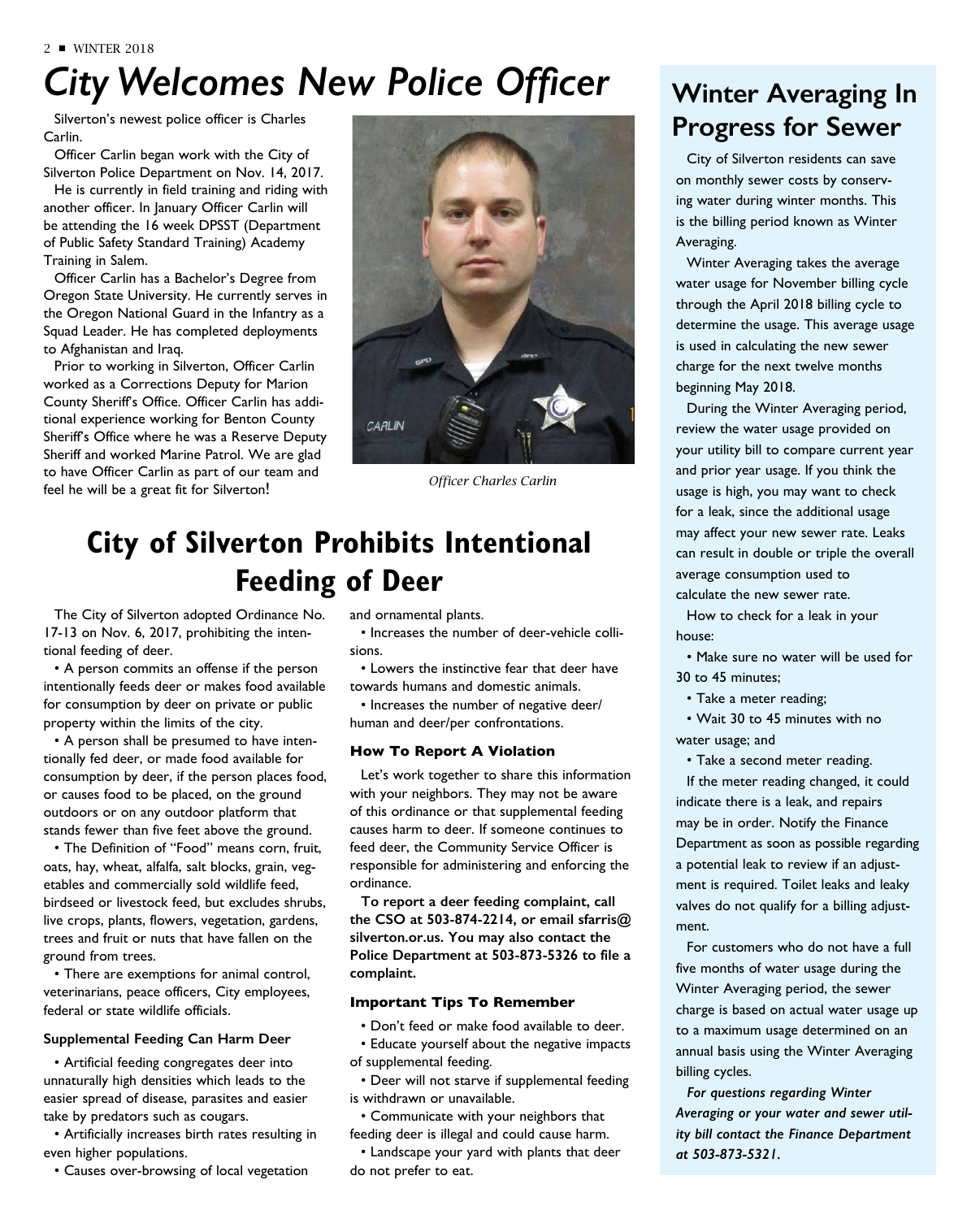# **Silverton Prepares for 2018 Budget Process**

In January 2018, the City of Silverton will begin the process for preparing the 2018-2019 Fiscal Budget. Departments will submit their budget for review and approval to the City Manager, who serves as the Budget Officer. The Budget Committee will deliberate the budget in a series of meetings starting in May that include detailed briefings for each fund and department.

The Budget Committee is com-



prised of both City Councilors and an equal number of Silverton residents. The first Budget Committee meeting is planned for May 15, 2018 in Council Chambers. Citizen involvement in the budget process during these meetings is welcome. City Council will conduct a public hearing for both the tax rate and the overall budget to receive input in the process prior to adoption. This hearing is scheduled for lune 18, 2018 in Council Chambers. To view the current 2017-2018 Budget Calendar visit www.silverton.or.us/393/budget.

# *Make Your Winter Driving Experiences Safe*

Oregon's beautiful scenery is a year-round source of enjoyment. Driving in Oregon's winters, however, can be challenging. Follow these recommendations so you arrive safely at your destination. Please drive safely.



#### **Trees & Wind**

If a tree falls into a street and is impeding traffic or if a power line is involved, immediately dial 911.

The Silverton Public Works Department will be notified of non-emergent situations and assess and remove debris as warranted.



#### **Snow & Ice**

The Public Works Maintenance Division responds to snow events depending on the intensity and duration of the storm. The City uses magnesium chloride, a natural element, as a deicing agent. This product is also used by Marion County and the Oregon Department of Transportation (ODOT).

A Deicing Route Map is available on the City's website for reference only and is not a guarantee that a street will be plowed, sanded or deiced.

No two storms are the same so crews must adjust operations accordingly, and the City reserves the right to close certain streets in the event that they become a safety concern.

#### **Driving Tips**

- Avoid driving while you're fatigued.
- Never warm up a vehicle in an enclosed area, such as a garage.
- Make certain your tires are properly inflated.
- Never mix radial tires with other tire types.
- Keep your gas tank at least half full to avoid gas line freeze-up



#### **Standing Water on Roads**

Rainstorm events can be caused by heavy rain, rapid snowmelt, or other factors.

You can report flooding in Silverton streets to the Public Works Department 503- 873-6359.

Visit the City's website for up to date sandbag station information.

Mayor **Kyle Palmer** 503-932-8550 kpalmer@ silverton.or.us



**Councilor Laurie Carter** 503-580-5355 lcarter@ silverton.or.us



Councilor **Jason Freilinger** 503-874-4430

jfreilinger@ silverton.or.us



**Rhett Martin** 503-580-0587 rmartin@ silverton.or.us

Councilor **Matt Plummer** 

mplummer@ silverton.or.us



Councilor **Dana Smith** 503-873-4921



**Jim** 

dsmith@ silverton.or.us **Sears** 503-873-9357 jsears@ silverton.or.us

### *Silverton City Hall*

*306 S. Water St. • 503-873-5321* **Finance Director Kathleen Zaragoza** 503-874-2203 • kzaragoza@silverton.or.us

**Administrative Services Director Dianne Hunt** 503-874-2204 dhunt@silverton.or.us

**Public Works Director Christian Saxe**  503-874-2210 • csaxe@silverton.or.us



City Manager **Christy Wurster** 503-874-2205 cwurster@ silverton.or.us

**Community Development Director Jason Gottgetreu** 503-874-2212 jgottgetreu@silverton.or.us